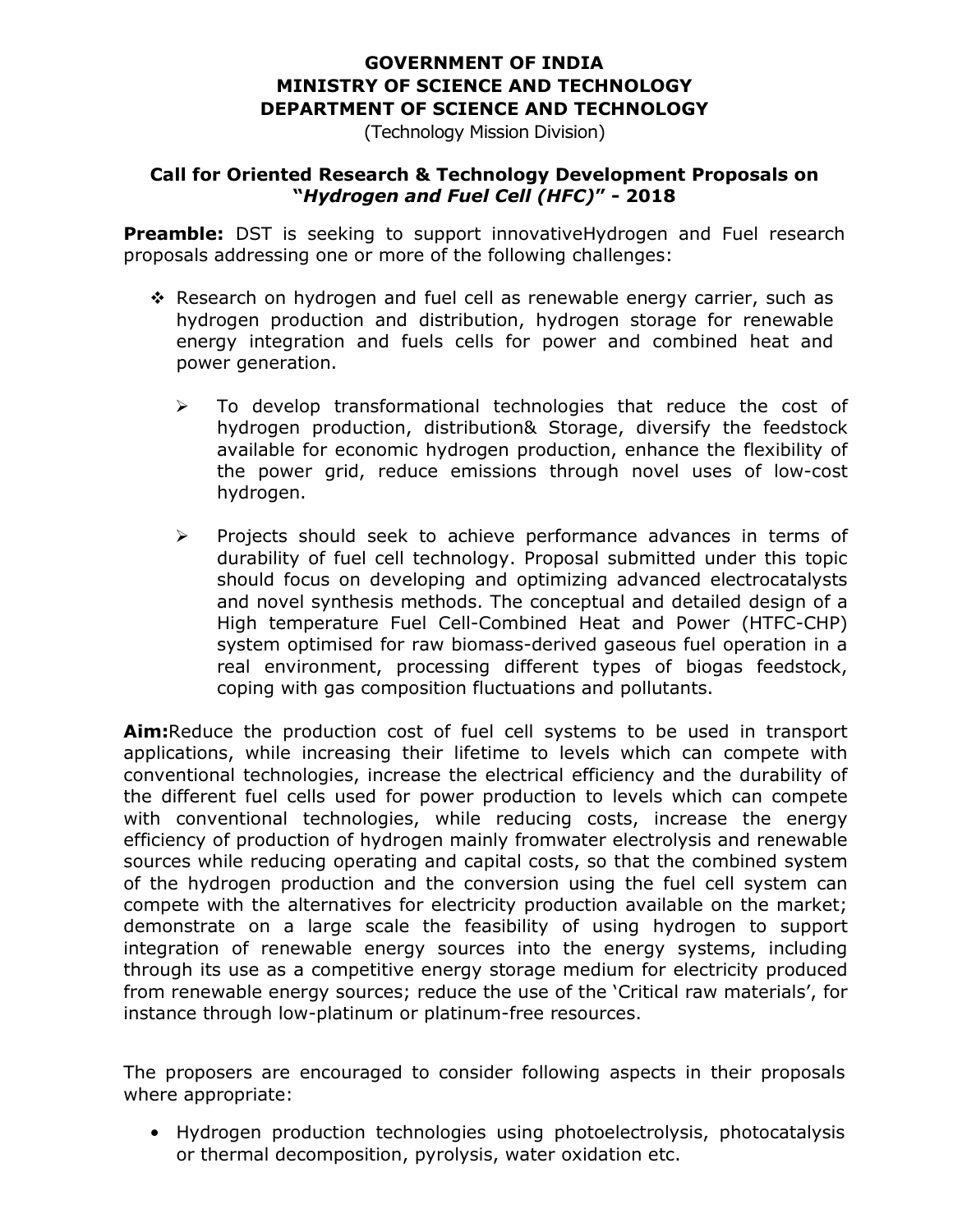- Hydrogen storage and transportation technologies using metal hydrides, organic hydrides, or liquid hydrogen, etc.
- Hydrogen utilization technologies such as renewable fuel cells or hydrogen turbines, etc.
- Reduce the cost & improve the performance and durability of fuel cell technologies, developing & optimizing advanced electro catalysts and novel synthesis methods.
- Alternative synthesis route that can sustain hydrogen production in the presence of oxygen.

**Please note that the call is not exclusive to these topics and is open to any other research addressing problems related to HFC technology.** Proposals that are oriented towards emerging technologies or idea based on unique and innovative concepts are encouraged All proposers must indicate how their proposed work would solve a particular need.

## **Funding Available:**

| Research Stream (Stream A) :                   | 1 Crore maximum |
|------------------------------------------------|-----------------|
| Technology Stream (Stream B) : 5 Crore maximum |                 |
|                                                |                 |

**Project Duration** : 3years maximum

### **Equipment:**

Where possible, researchers are advised to make use of existing facilities and equipment, including those hosted at other universities. If equipment is needed as part of the research proposal, applicants must follow DST's norm for requesting equipmentwhich will be made available only on the basis of strong dedicated requirement for the project.

#### **Who can apply:**

The collaborative research and/or technology endeavour is primarily between scientists and engineers in India.

**Research Stream (Stream A)**: Faculties/ Scientists working in regular position in recognised Academic Organisation/ Public funded R&D Institution/ Laboratories are eligible to apply.Interface with select foreign University / Institutions could be considered on a very selective basis under the overall umbrella of Science & Technology agreement with concerned country provided it does not envisage any funding to foreign partners. Only mobility support to Indian Scientists, especially young researchers could be considered, where absolutely essential.

**Technology Stream (Stream B)**: The call is invited from Scientists, in recognised academic organisation/ public funded R&D Institute / laboratories, preferably in consortium of industrial partner and academic/ research institution. Participation of industry with clearly identified role is mandatory. The roles and responsibilities of each partner should be clearly delineated in the proposal. The industrial partner should have proven standing and R&D capability in the area of Clean Energy.**The proposals submitted without 'proof of concept' and adequate preliminary work and research results will not be considered further. These proposals will also not be transferred to Research Stream 'A'. The applicants are therefore, advised to ensure that their proposal conform to the requirements of the technology stream.**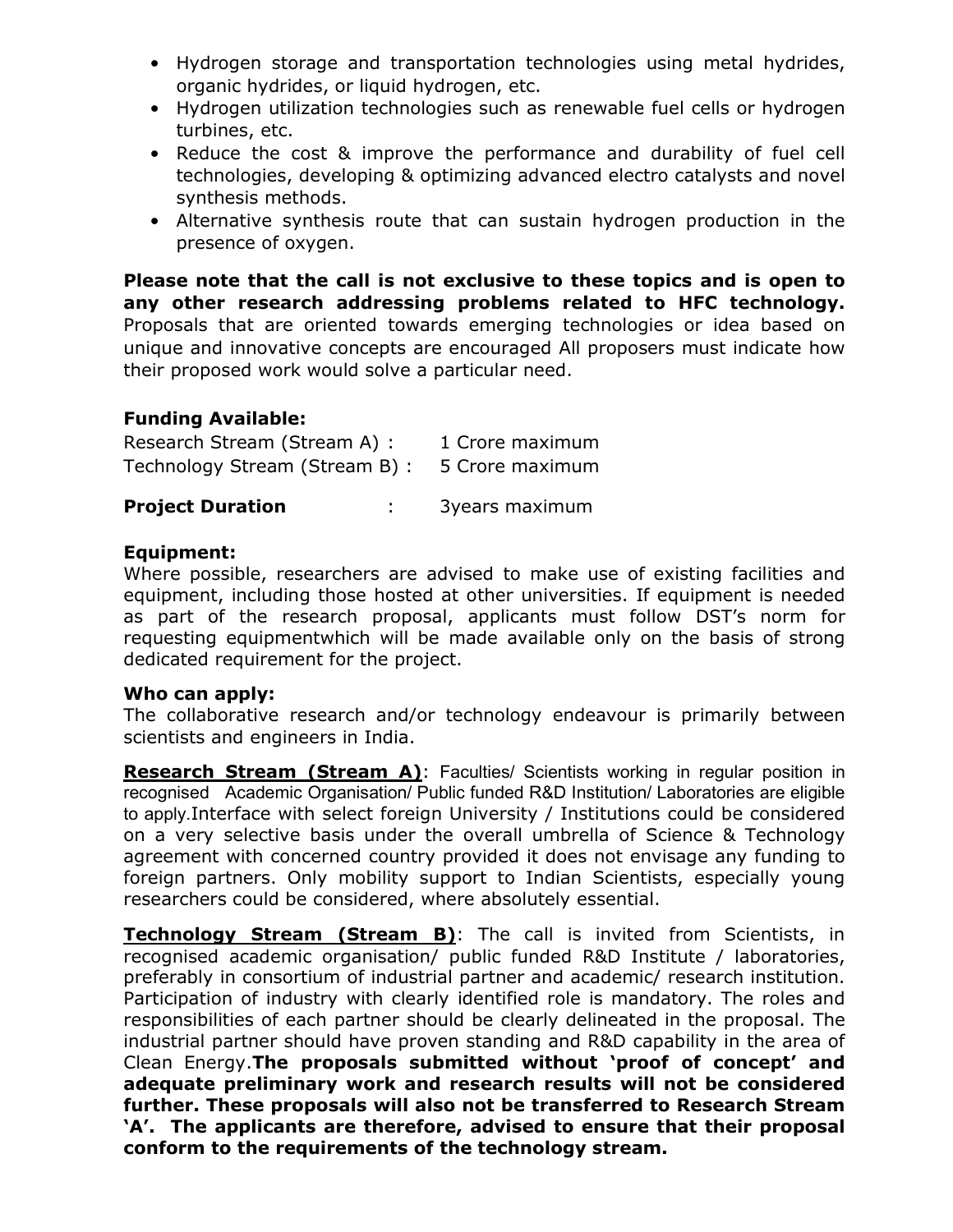## **Submitting an application**

Please submit the proposal online at http://onlinedst.gov.in/Login.aspx. Send 2 hard copies of complete project proposal in prescribed format with all enclosures (1 marked original + 1 hard copies) & Soft copy of complete proposal in MS word and PDF in Pen Drive in an envelope marked "**Call for Oriented Research & Technology Development Proposals on Hydrogen and Fuel Cell (HFC) - 2018**".

The complete set of documents are to be addresses to: **Dr. Ranjith Krishna Pai**, Scientist 'D' / Principal Scientific Officer, Room no: 13-C, Block-1, Technology Mission Division, Department of Science and Technology (DST), Ministry of Science and Technology, Government of India, Technology Bhavan, New Mehrauli Road, New Delhi -110016 before the closing date of the call.

Soft copy of Project Proposal is to be e-mailed (Subject Captioned: Call for Research & Technology Proposals on "*Hydrogen and Fuel Cell*" *(HFC)* - 2018 / Stream Name / PI Name) to ranjith.krishnapai@gov.in by **15th July, 2018**.

## **Assessment**

Proposals will be screened and considered by an expert panel. **Applicants will be informed of the outcome assoon as possible after the panel meeting and PI(s) may be called for presentation on the proposal for the next level of evaluation.**

The panel will be requested to assess the proposals against the assessment criteria as listed below. As such the nature of the challenge and the scientific quality of the proposal are critical, as well as the fit of the proposal to the call.

## **Assessment criteria**

The relevance of proposal to call objectives need to be conclusively established. The proposal relevant to call objectives will be evaluated based on following criteria:

- a. Novelty of the proposed work,
- b. Need assessment and demand for proposed work,
- c. Scientific appropriateness of deliverable of proposed approaches and technical merit
- d. Expertise and track record of individual researcher or project consortium as applicable. Appropriateness of industrial partner, competence of each member, facilities available to conduct researcher will also be given due consideration.
- e. Proposal formulation. Literature/patent review, qualified objectives, methodology and work plan, clear and well defined deliverable.

The weightage of above parameters will vary for both the streams.

**Project Implementation**: The grantee organization/ PI must provide progress report of the work carried out under the project, that will be assess with quarterly milestones. DST approved committee may visit the organization periodically to review the progress of the work being carried out and suggest suitable measures to ensure realization of the objectives of the project.